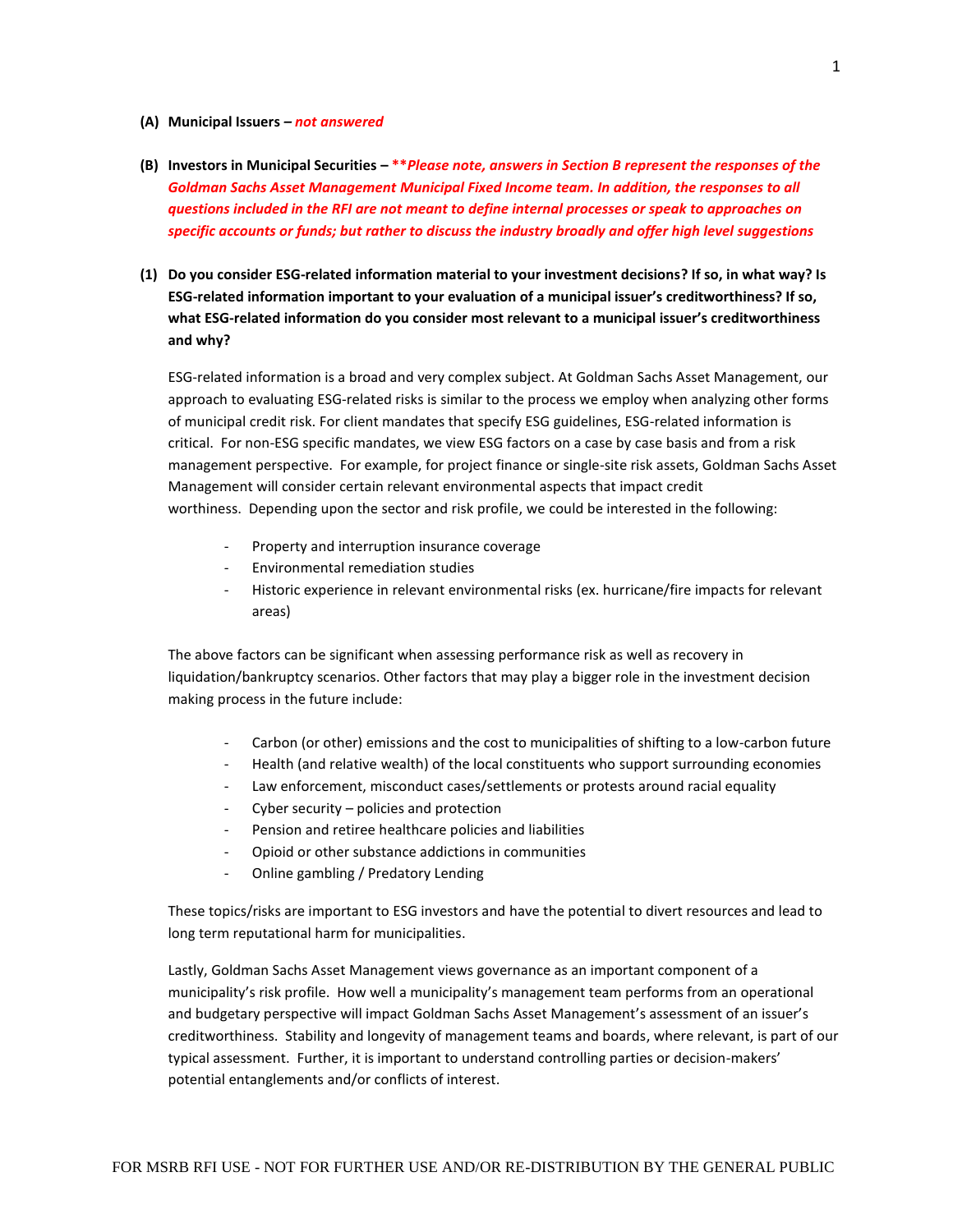**(2) Do you generally have access to all the ESG-related information you need to make an informed investment decision? If so, can you identify the source(s) of the information you use (e.g., municipal issuer disclosures on the EMMA® website, other municipal issuer communications, time-of-trade disclosures, third-party data vendors or proprietary analyses)? If not, please identify the gaps in information and market transparency.**

The availability of ESG-related information varies greatly by issuer and even by sector. Standard deal documents like a preliminary official statement (POS) and related issuer information tends to provide some, but often incomplete, information. The Goldman Sachs Asset Management Muni team has spent significant time and resources to augment the information used to both make an informed investment decision, as well as report on that decision to our clients. Goldman Sachs Asset Management Muni uses a combination of proprietary systems, publically available information, and third-party data sets in an attempt to fill the gaps left by municipal issuer communications. Though third-party data sets are helpful, they are often simply estimates, and do not necessarily reflect the actual data collected by the individual municipalities.

In our opinion, the biggest challenges to-date have been quantification of risk (whether environmental or social) as well as standardization of the information given. While some issuers have the resources to report on these risks, reporting is inconsistent between issuers. In addition, smaller issuers often times lack the same capabilities, leaving investors with less information to evaluate. This leads to challenges, especially when trying to make relative comparisons amongst investment opportunities.

# **(3) Does your expectation as to the availability and sufficiency of ESG-related information change depending on whether the purchase of municipal securities is made in the primary market or the secondary market? If so, how?**

It is our expectation that any and all information made available at the time of initial offering remain available for public deals (private placements would be separate matter). We utilize the same rigorous analysis when transacting in the primary or secondary markets.

**(4) In light of the potential availability of ESG-related information from other sources, how can municipal issuers best present and disseminate their ESG-related information to investors? What topic areas do you believe are most relevant for municipal issuers to include when providing ESG-Related Disclosures? In your view, is it sufficient for ESG-Related Disclosures to just describe material ESG-related risk factors? Is there a benefit to municipal issuers further describing the initiatives and other projects they are pursuing to address such risks?** 

If an issuer has, and is willing to share, ESG-related information, a standardized approach to collecting and disseminating this information would facilitate an investor's decision making process. Ideally, this information would be made available in primary issuance documents, or via a separate standard form that could be easily accessed by all interested parties on EMMA (or elsewhere). Material risk factors are the most important, and should fall under a unified taxonomy, so that issuers and investors can view the risks consistently across time/entities.

Further, municipal issuers should have the opportunity to describe initiatives and projects (diversity and inclusion policies, renewable energy targets, social services, programming etc.) underway that address and mitigate these risks.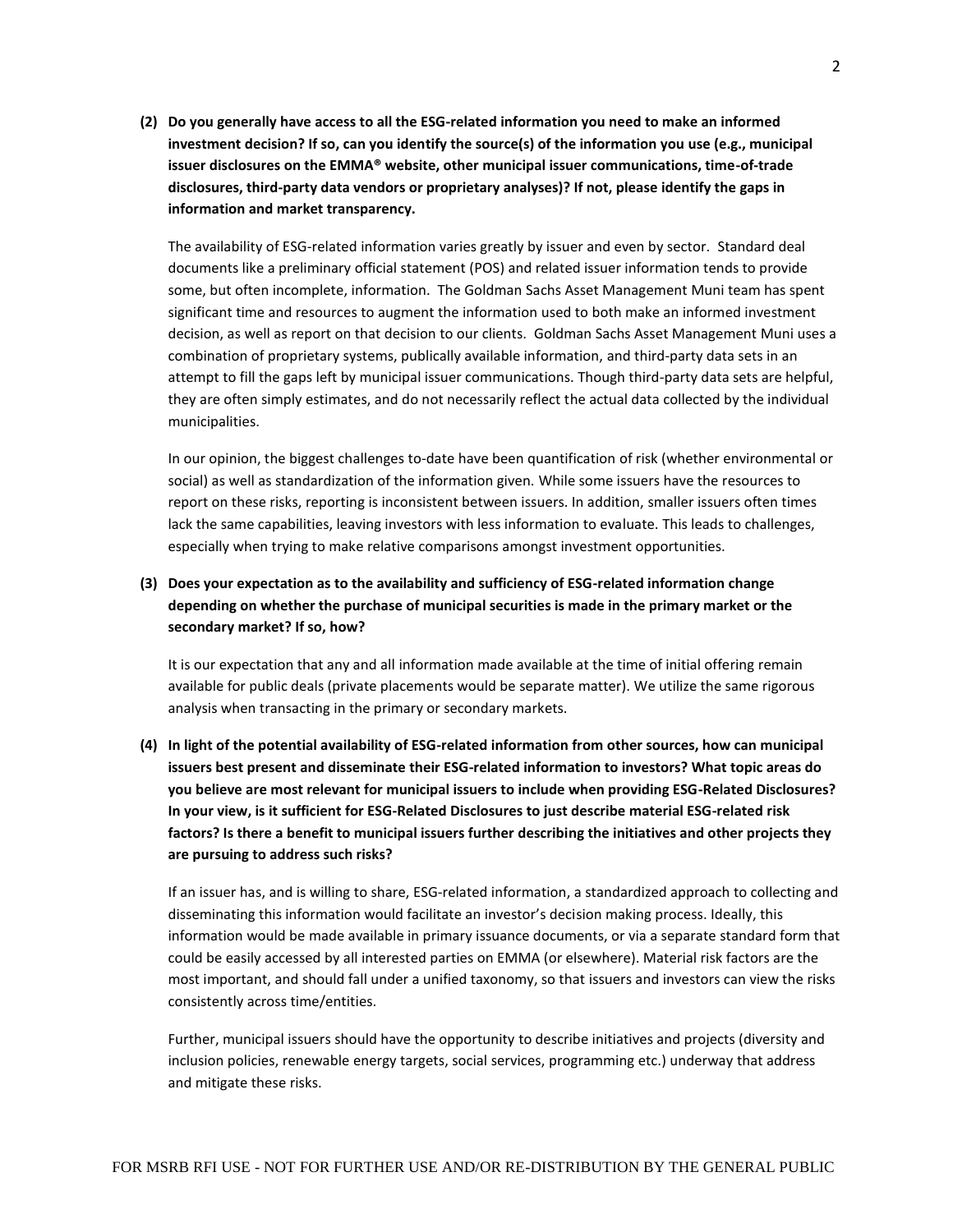**(5) Certain market participants have expressed concerns that, while analysts and investors have expressed their desire for more standardized ESG-Related Disclosures, there is no consensus on which data and metrics are important or essential. Do you believe such disclosures should be standardized? Do you believe there is a consensus on which data and metrics are important or essential? If so, can you provide insight as to what consensus you believe does or could exist? If not, what barriers do you believe exist in reaching a consensus?**

Risk disclosures should be standardized wherever possible, but metrics and data are expected to vary by sector/issuer. Considerations could include both history of severe climate events (and classification of resources spent to mitigate) as well as estimated emissions on the environmental side. Potential social linked data could include demographics or relevant data points on the constituents. For enterprise entities, consistent reporting on management representation and initiatives (i.e. diversity of leadership positions, hiring practices etc.) would allow ESG investors to see a more complete picture of the underlying entity and its relationship with the local community.

**(6) When purchasing municipal securities for ESG-Designated Funds, what ESG-related information is most useful for the investment decision? How do fund managers screen securities to ensure that they meet a fund's criteria? Once purchased, what information is most relevant in assessing that a security continues to meet the ESG criteria established for an ESG-Designated Fund?** 

Each fund, including an ESG-Designated Fund, will have a stated investment philosophy and objective driving investment decisions. The ESG-related risk factors mentioned in prior questions, along with ongoing reporting data for labeled securities (mentioned in # 7) will allow portfolio managers to make educated investment decisions, as well as report on them, pursuant to proprietary philosophies.

# **(7) When purchasing ESG-Labeled Bonds, do you evaluate municipal securities with an independent certification differently from bonds that do not have such a certification? If so, how? If not, why not? In your view, what are the benefits to an investor of purchasing a bond with an independent certification?**

When bonds are ESG-Labeled (Green, Social, Sustainability) by the issuers without an independent certification, there tends to be less confidence that industry standards are being met. While an issuer may indeed use bond proceeds to invest in environmentally and/or socially focused projects, there is an additional perceived level of safety and rigor that comes with the certification process. A third party verification provides an additional layer of reassurance. Specifically use of proceeds are confirmed and future accountability is established whereby a project is mapped back to its original targets. Ongoing reporting requirements and independent authorization help add confidence to the investment process. Understandably, there are costs associated with these types of certifications and so it may not be economically feasible for all issuers to pursue additional verification. Issuers who choose to label securities without certification should be prepared to be held accountable, and report on, the bonds adherence to the industry standards (ICMA principles) that clearly lay out expectations for these types of securities.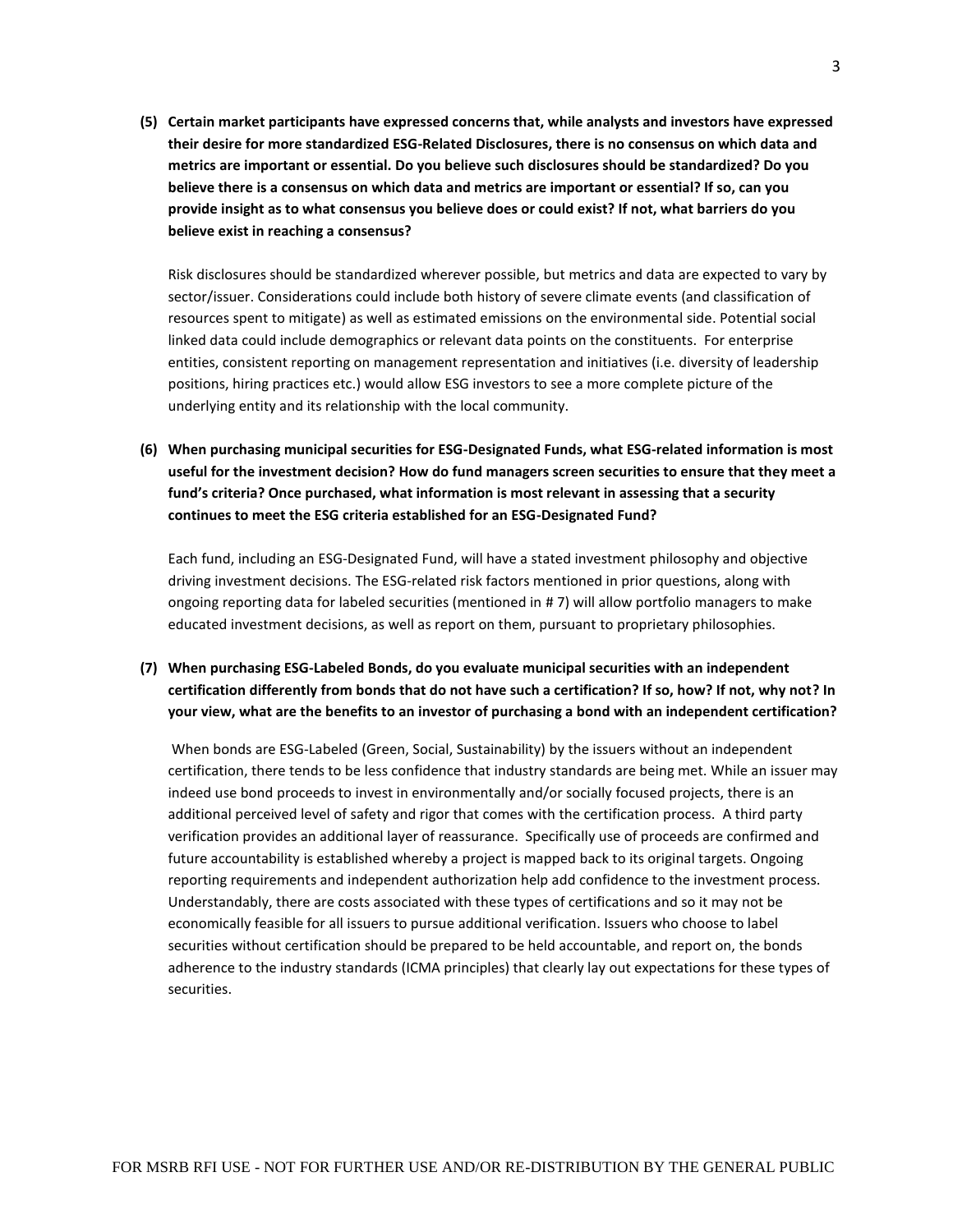**(C) Dealers - \*\****Please note, answers in section C represent the responses of the Goldman Sachs Investment Banking, PSI Syndicate team\*\**

**(1) Does the underwriting of ESG-Labeled Bonds raise any novel compliance issues for firms, such as challenges regarding fair dealing, due diligence, pricing or other related legal obligations? How is due diligence generally conducted regarding municipal issuers' ESG-Related Disclosures?** 

Goldman Sachs has existing policies and procedures in place that serve to guide the underwriting and diligence process for all transactions that are underwritten by the firm. These policies and procedures are reviewed regularly by internal and external counsel, and they are designed to ensure compliance with all relevant regulations. These policies and procedures do not include additional steps and/or considerations related specifically to ESG-Labeled Bonds and/or municipal issuers' ESG-Related Disclosures.

**(2) Do primary offerings that prioritize certain ESG investors raise any novel compliance issues for firms? What criteria are used to define an ESG Investor for purposes of such priority provisions? How might investors be assessed to ensure they meet the applicable criteria?** 

It is common practice for issuers (across markets and also within the municipal bond market) to structure the priority of orders in any manner that they see fit in order to meet their goals and objectives for an offering. To the extent an issuer informs the underwriting team that it would prefer to designate priority to ESG investors during a primary offering, the issuer would be responsible for outlining the process for which they would like investors to be assessed in order to ensure they meet the applicable criteria, and the underwriting team would be responsible for adhering to that direction when building a book and allocating orders.

**(3) Does the purchase or sale of ESG-Labeled Bonds in the secondary market raise any novel compliance issues for firms, such as challenges regarding fair dealing, pricing, suitability, best execution, time of trade disclosures or other related legal obligations? Does this answer depend on whether the customer is a retail customer, institutional customer or Sophisticated Municipal Market Professional?** 

Goldman Sachs has existing policies and procedures in place that serve to guide participation in secondary markets. These policies and procedures are reviewed regularly by internal and external counsel, and they are designed to ensure compliance will all relevant regulations. These policies and procedures do not include additional steps and/or considerations related specifically to the purchase or sale of ESG-Labeled Bonds.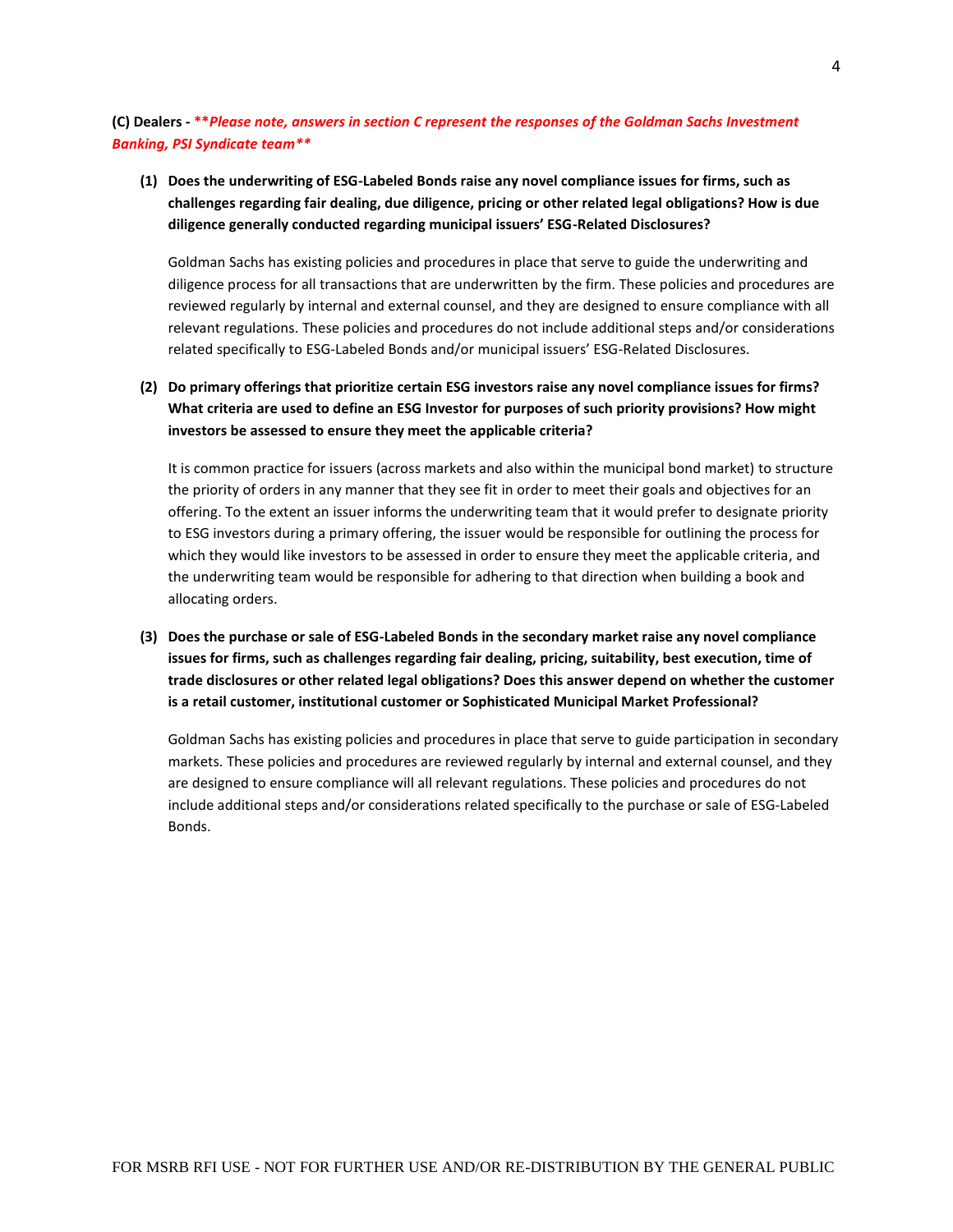# **(E) All Municipal Market Participants** - **\*\****Please note, answers in section E represent the responses of the Goldman Sachs Asset Management Municipal Fixed Income team\*\**

The MSRB seeks input from all municipal market participants, including input on the following questions.

**(1) Are there any ESG-related factors that could pose a systemic risk to the municipal securities market? If so, how might the MSRB approach such systemic risks from a regulatory perspective? Are there non-regulatory approaches the MSRB could take that would advance issuer protection, investor protection, and the overall fairness and efficiency of the market?** 

Most of the material ESG-related risks to municipal securities were discussed in the investor section (Section B). Encouraging disclosure of these risks provides better transparency to the market and its participants.

**(2) There are a number of organizations establishing voluntary standards for the issuance of ESG-Labeled Bonds, such as the ICMA and CBI. Does the availability of these voluntary, market-based standards provide adequate guidance for issuers and transparency for investors in the municipal securities market? If not, what additional guidance or transparency do you believe are warranted with respect to ESG-Labeled Bonds?** 

The ICMA/CBI standards have been developed and improved over time, and are incredibly thorough. These standards have been widely accepted by the market and seem to be comprehensive enough to provide investors with adequate information / guidance needed when making decisions.

**(3) There are a number of industry-led initiatives underway intended to improve the quality of ESG-related information available in the municipal securities market. Does the availability of these voluntary, market-based initiatives enhance the ability of investors and other market participants to make informed decisions in the municipal securities market?** 

ESG initiatives are gaining ground in the Muni market as client interest in ESG has increased significantly and investors seek additional information necessary to create solutions and facilitate thoughtful investment decisions. The Municipal Issuer Racial Equity & Inclusion Engagement Framework led by several asset managers (including Goldman Sachs) and Just Capital is one example that was created in an effort to increase disclosure, and encourage issuers to continue to improve on various social factors.

**(4) There are numerous vendors providing ESG data for the municipal securities market. Does unequal access to ESG data result in disparate impacts to investors and other market participants? Does competing ESG data create investor confusion? How could the MSRB use the EMMA website to reduce information asymmetry or investor confusion?**

ESG data providers have evolved and developed various information to be disseminated to investors, but ultimately it is up to these individual investors or asset managers to access and interpret the underlying data. Ideally, all material information will be disclosed in formalized issuer-provided documents, so that investors without access to 3rd party data sets will not be penalized or disadvantaged. For those who do utilize the data sets, it can be a differentiator in providing clients with context and facilitating qualitative discussions around personal interests and values alignment.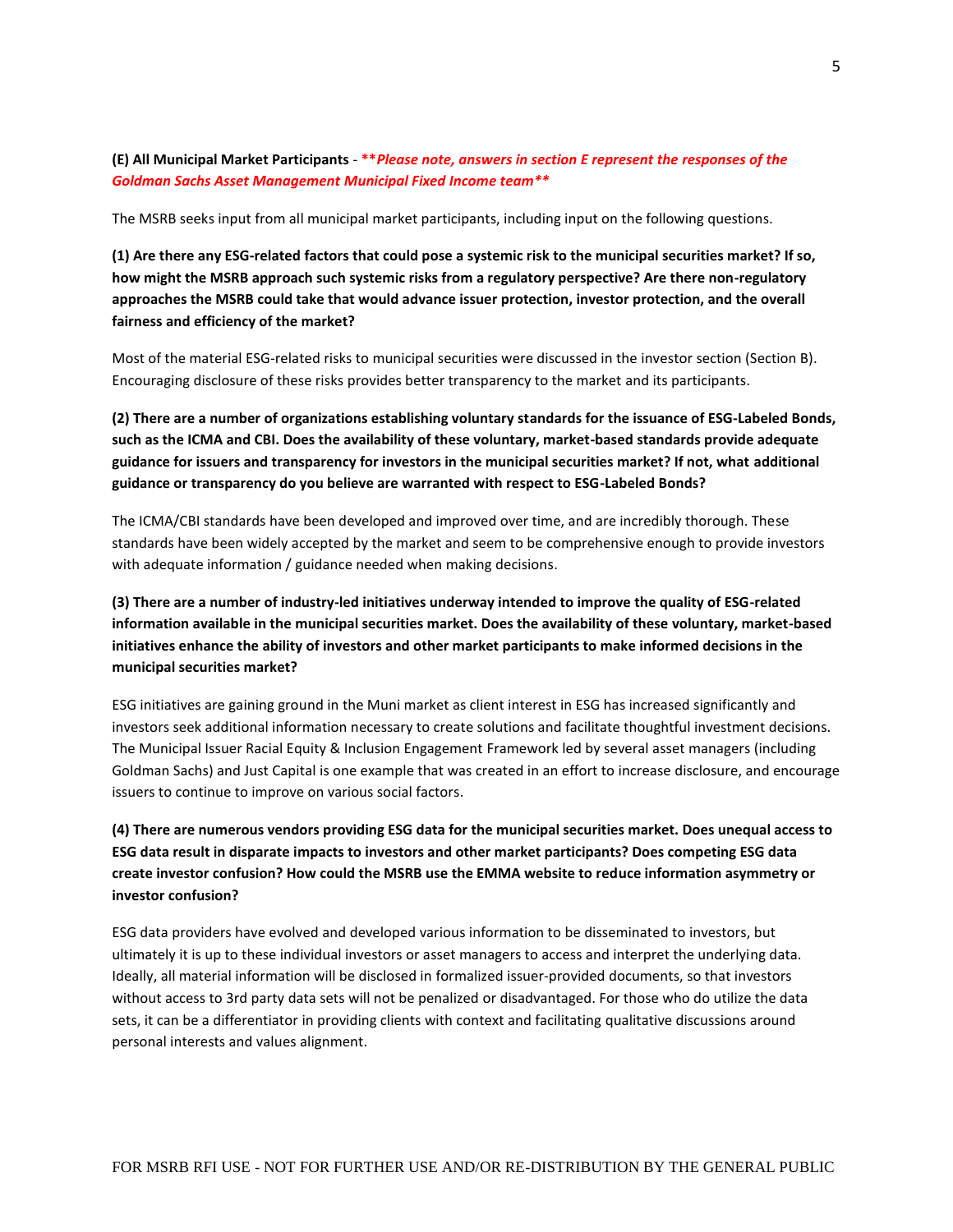**(5) Does the availability of ESG-related information (or lack thereof) in other financial markets directly or indirectly influence the functioning of the municipal market? If so, how? For example, when evaluating competing investment opportunities, do taxable ESG investors expect the same timeliness and quality of ESGrelated information for a municipal issuer as for a corporate issuer? And how might the differing expectations of different classes of investors (e.g., foreign versus domestic; retail versus institutional; or tax-exempt versus taxable) regarding ESG-related information affect pricing, underwriting, trading, and other market activities?** 

Foreign investors sometimes have a higher standard when it comes to ESG disclosures, taxonomy and reporting versus onshore investors. As the domestic market evolves, and consistency and standardization improve, this disparity between expectations should dissipate.

**(6) The MSRB recently incorporated an ESG indicator from an independent data vendor, IHS Markit, into the New Issue Calendar shown on the EMMA website. This ESG indicator denotes when an issuer has self-labeled a bond issue as green, social, or sustainable, or if the issuer includes an independent ESG certification as part of the offering document. Does making this ESG indicator available on the EMMA website enhance market transparency regarding ESG-Labeled Bonds? Specifically, is it valuable to investors, municipal issuers or other market participants?** 

Integrating ESG indicators into the EMMA domain is extremely helpful to market participants as previously hard to find information is now made more easily accessible and identifiable. The designation (self-labeled,  $2<sup>nd</sup>$  party opinion, third party verification, etc.) is also a great uplift.

**(7) What improvements could the MSRB make to the EMMA website regarding ESG-Related Disclosures, ESG-Labeled Bonds and other ESG-related information? Which improvements to the EMMA website would most enhance access for investors and other market participants to ESG-related information? Which improvements to the EMMA website would most enhance the fairness and efficiency of the municipal market?** 

Create a separate ESG tab/portal where all ESG-related information/disclosure can be captured, organized and made easily accessible to the public – for both issuers and investors.

## **(8) Is there any additional information that you would like to share with the MSRB regarding any other ESGrelated activities or trends in the municipal securities market?**

All comments addressed in prior questions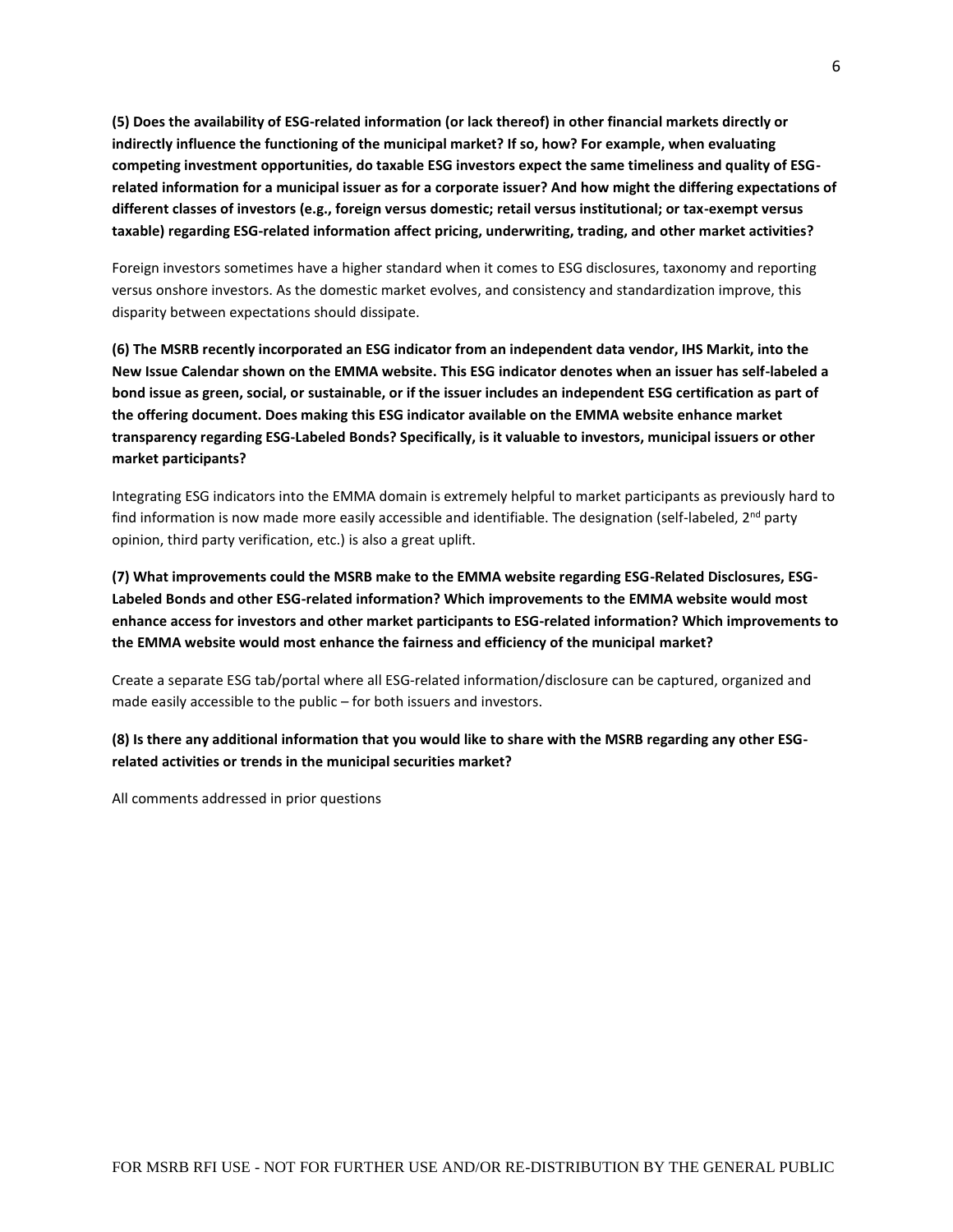## **General Disclosures**

This material is provided at your request for informational purposes only. It is not an offer or solicitation to buy or sell any securities.

THIS MATERIAL DOES NOT CONSTITUTE AN OFFER OR SOLICITATION IN ANY JURISDICTION WHERE OR TO ANY PERSON TO WHOM IT WOULD BE UNAUTHORIZED OR UNLAWFUL TO DO SO.

Prospective investors should inform themselves as to any applicable legal requirements and taxation and exchange control regulations in the countries of their citizenship, residence or domicile which might be relevant.

This information discusses general market activity, industry or sector trends, or other broad-based economic, market or political conditions and should not be construed as research or investment advice. This material has been prepared by Goldman Sachs Asset Management and is not financial research nor a product of Goldman Sachs Global Investment Research (GIR). It was not prepared in compliance with applicable provisions of law designed to promote the independence of financial analysis and is not subject to a prohibition on trading following the distribution of financial research. The views and opinions expressed may differ from those of Goldman Sachs Global Investment Research or other departments or divisions of Goldman Sachs and its affiliates. Investors are urged to consult with their financial advisors before buying or selling any securities. This information may not be current and Goldman Sachs Asset Management has no obligation to provide any updates or changes.

Any reference to a specific company or security does not constitute a recommendation to buy, sell, hold or directly invest in the company or its securities. It should not be assumed that investment decisions made in the future will be profitable or will equal the performance of the securities discussed in this document.

Goldman Sachs does not provide legal, tax or accounting advice, unless explicitly agreed between you and Goldman Sachs (generally through certain services offered only to clients of Private Wealth Management). Any statement contained in this presentation concerning U.S. tax matters is not intended or written to be used and cannot be used for the purpose of avoiding penalties imposed on the relevant taxpayer. Notwithstanding anything in this document to the contrary, and except as required to enable compliance with applicable securities law, you may disclose to any person the US federal and state income tax treatment and tax structure of the transaction and all materials of any kind (including tax opinions and other tax analyses) that are provided to you relating to such tax treatment and tax structure, without Goldman Sachs imposing any limitation of any kind. Investors should be aware that a determination of the tax consequences to them should take into account their specific circumstances and that the tax law is subject to change in the future or retroactively and investors are strongly urged to consult with their own tax advisor regarding any potential strategy, investment or transaction.

Although certain information has been obtained from sources believed to be reliable, we do not guarantee its accuracy, completeness or fairness. We have relied upon and assumed without independent verification, the accuracy and completeness of all information available from public sources.

Views and opinions expressed are for informational purposes only and do not constitute a recommendation by Goldman Sachs Asset Management to buy, sell, or hold any security. Views and opinions are current as of the date of this presentation and may be subject to change, they should not be construed as investment advice.

The website links provided are for your convenience only and are not an endorsement or recommendation by Goldman Sachs Asset Management of any of these websites or the products or services offered. Goldman Sachs Asset Management is not responsible for the accuracy and validity of the content of these websites.

The portfolio risk management process includes an effort to monitor and manage risk, but does not imply low risk.

**Past performance does not guarantee future results, which may vary. The value of investments and the income derived from investments will fluctuate and can go down as well as up. A loss of principal may occur.** 

Valuation levels for the assets listed in the Account statements and other documents containing prices reflect Goldman Sachs Asset Management's good faith effort to ascertain fair market levels (including accrued income, if any) for all positions. The valuation information is believed by Goldman Sachs Asset Management to be reliable for round lot sizes. The prices are indicative only of the assumed fair value of the positions on the relevant date. These valuation levels may not be realized by the Account upon liquidation. Market conditions and transaction size will affect liquidity and price received upon liquidation. Current exchange rates will be applied in valuing positions in foreign currency.